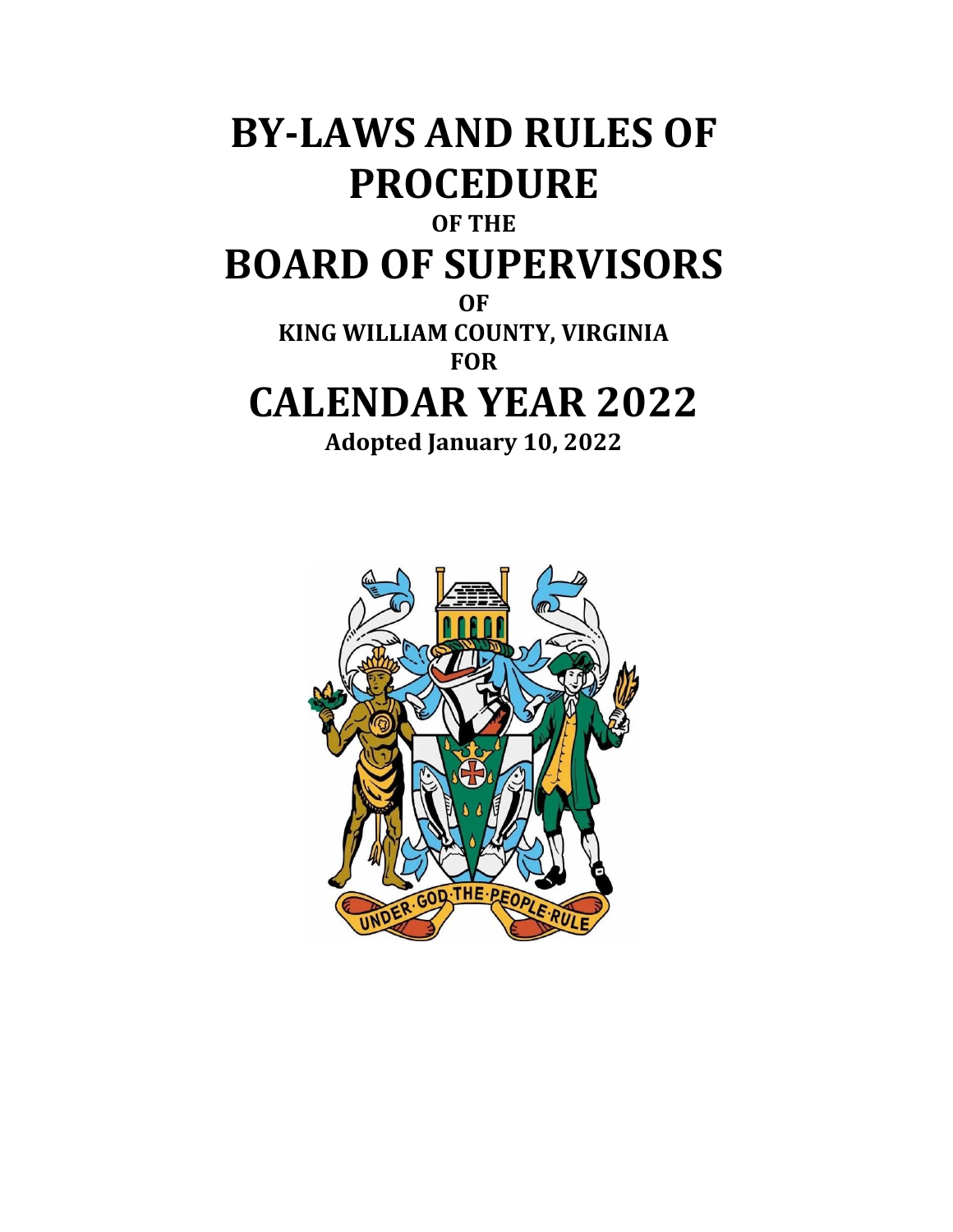# **SECTION 1 – MEETINGS**

#### **Section 1-1 When and Where Regular Meetings are Held**

The time and place of regular meetings of the Board of Supervisors shall be established at each organizational meeting. Regular meetings shall be called to order at 7:00 p.m. EST and DST in the Board Room of the County Administration Building on the fourth Monday of each month and at such other dates, times, and places as may be set by the Board at its organizational meeting. Should the Board subsequently prescribe any meeting time or place other than that initially established, it shall comply with Section 15.2-1416 of the Code of Virginia, as amended.

If the Chairman, or the Vice Chairman if the Chairman is unable to act, finds and declares that weather or other conditions are such that it is hazardous for Board members to attend a regularly scheduled meeting, the meeting shall be continued to the following Thursday at 7:00 p.m. in the Board Room of the County Administration Building. Such finding shall be communicated to the members of the Board and the press and posted on the County's website as promptly as possible. All hearings and other matters previously advertised shall be conducted at the continued meeting, and no further advertisement is required.

#### **Section 1-2 Special Meetings**

The Board of Supervisors may hold such special meetings as it deems necessary at such times and places as it may find convenient, and it may adjourn from time to time as it may find convenient and/or necessary. A special meeting of the Board of Supervisors shall be called pursuant to Section 15.2-1418 of the Code of Virginia, as amended.

#### **Section 1-3 Organizational Meetings**

The first meeting of the Board of Supervisors in each new calendar year shall be known as the organizational meeting.

#### **Section 1-3.1 Electronic Participation in Board Meetings**

(1) Pursuant to Section 2.2-3708.2 of the Code of Virginia, as amended, on or before the day of a meeting, the member shall notify the Chairman and the Clerk that the member is unable to attend the meeting due to an emergency or a personal matter. The member must identify with specificity the nature of the emergency or personal matter. A member may also notify the Chairman and the Clerk that the member is unable to attend a meeting due to a temporary or permanent disability or other medical condition that prevents the member's physical attendance, but need not disclose the specific nature of such condition.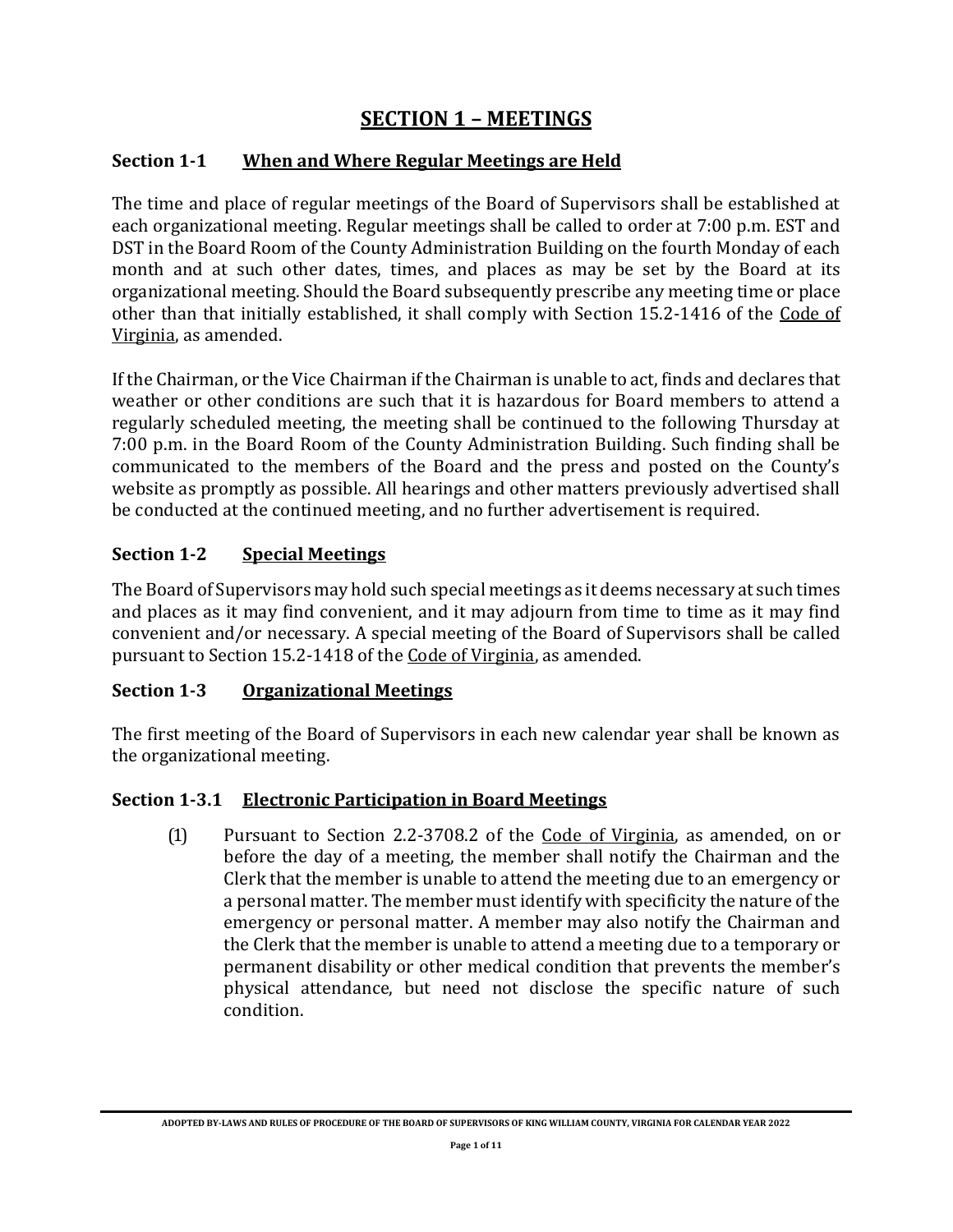- (2) A quorum of the Board must be physically assembled at the primary or central meeting location, except when the Governor or Board have declared a state of emergency in accordance with §44-146-.17 or §44-146.21 as outlined in Section 2.2-3708.2 of the Code of Virginia, as amended. The Board members present must approve the participation; however, the decision shall be based solely on compliance with the conditions contained in this section, without regard to the identity of the member or matters that will be considered or voted on during the meeting. The Clerk shall record in the minutes the specific nature of the emergency or personal matter, or the existence of a medical disability (but not the specific nature of such disability) and the remote location from which the absent member participated. The approval or disapproval of the absent member's remote participation shall be recorded in the meeting minutes and if participation is disapproved because such participation would violate this policy, the facts constituting such violation shall also be recorded.
- (3) Participation by the absent member shall be limited in each calendar year to two (2) meetings of the Board.
- (4) The Clerk shall make arrangements for the voice of the absent member to be heard by all persons in attendance at the meeting location.

# **Section 1-4 Quorum and Method of Voting**

At any meeting a majority of the supervisors shall constitute a quorum. All questions submitted to the Board for decision shall be determined by a viva voce vote of a majority of the supervisors voting on any such question, unless otherwise provided by law. The name of each member voting and how he or she voted must be recorded. The Board of Supervisors has elected not to have a tie breaker as provided for by Section 15.2-1421 of the Code of Virginia, and a tie vote on any motion shall defeat the motion.

#### **Section 1-5 Procedure for Roll Call for Board Members**

- (1) The Chairman of the Board of Supervisors shall cast the last vote.
- (2) The members of the Board of Supervisors shall cast votes in district order on a rotating basis.

# **Section 1-6 Board to Sit with Open Doors**

The Board of Supervisors shall sit with open doors, and all persons conducting themselves in an orderly manner may attend the meetings. However, the Board may hold closed meetings as provided in the Virginia Freedom of Information Act.

**ADOPTED BY-LAWS AND RULES OF PROCEDURE OF THE BOARD OF SUPERVISORS OF KING WILLIAM COUNTY, VIRGINIA FOR CALENDAR YEAR 2022**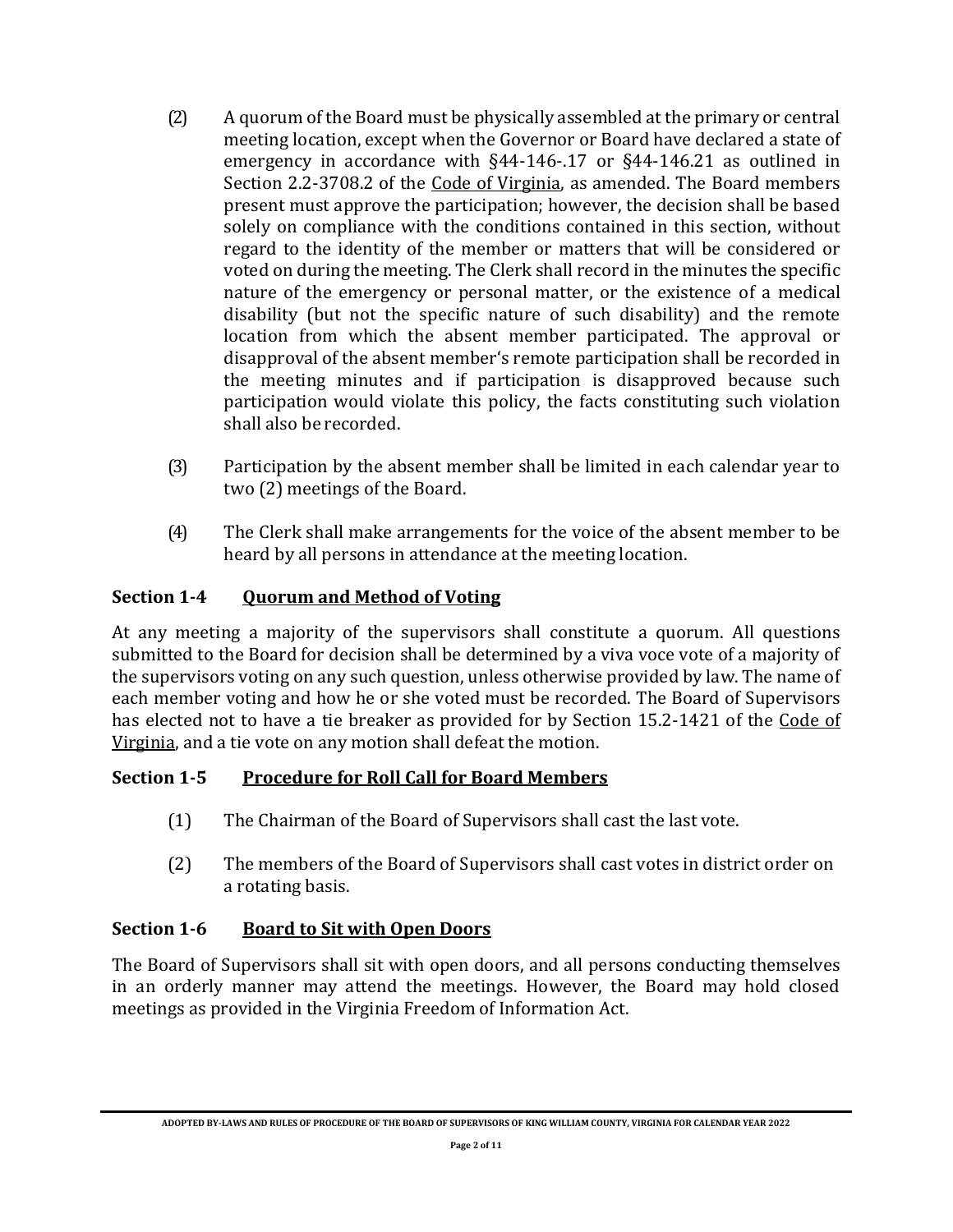# **SECTION 2 – OFFICERS**

# **Section 2-1 Election and Term of Chairman and Vice Chairman**

At the organizational meeting of the Board of Supervisors, the Board shall elect from its membership a Chairman and Vice Chairman, each of whom shall serve for a term of one year expiring on December 31, or until their respective successors shall have been elected. In the case of the absence from any meeting of the Chairman and Vice Chairman, the members present shall choose one of their number as temporary Chairman.

# **Section 2-2 Chair May Administer Oaths**

The Chairman shall have power to administer an oath to any person concerning any matter submitted to the Board or connected with its powers and duties.

# **Section 2-3 Clerk**

The Clerk of the Board shall be the County Administrator, whose duties and responsibilities shall be those set forth in State law or delegated by the Board of Supervisors. At the discretion of the Board, any County employee can be designated as Deputy Clerk or Temporary Clerk.

# **Section 2-4 Parliamentarian**

The County Attorney shall serve as the Parliamentarian.

# **Section 2-5 Preservation of Order**

At meetings of the Board, the presiding officer shall preserve order and decorum.

# **SECTION 3 - CONDUCT OF BUSINESS**

#### **Section 3-1 Agenda**

For all regular meetings of the Board of Supervisors, the County Administrator or Deputy Clerk shall cause to be prepared and delivered to each member of the Board and the Board's attorney at least five (5) working days in advance of such meeting, an agenda listing all matters to be considered by the Board at such meeting. Any requests for inclusion of an item on the Board agenda must be in the office of the County Administrator by 12:00 p.m. ten (10) working days prior to the Board meeting. The Board may add items to the agenda which were not received by the deadline at its discretion, either by consensus or by a formal vote of the majority. Any matter not disposed of at a regular meeting shall be included on the agenda of the next regular meeting, except that the Board may continue consideration and disposition of the matter to a date, time and/or place other than the next regular meeting upon a majority vote of those members present.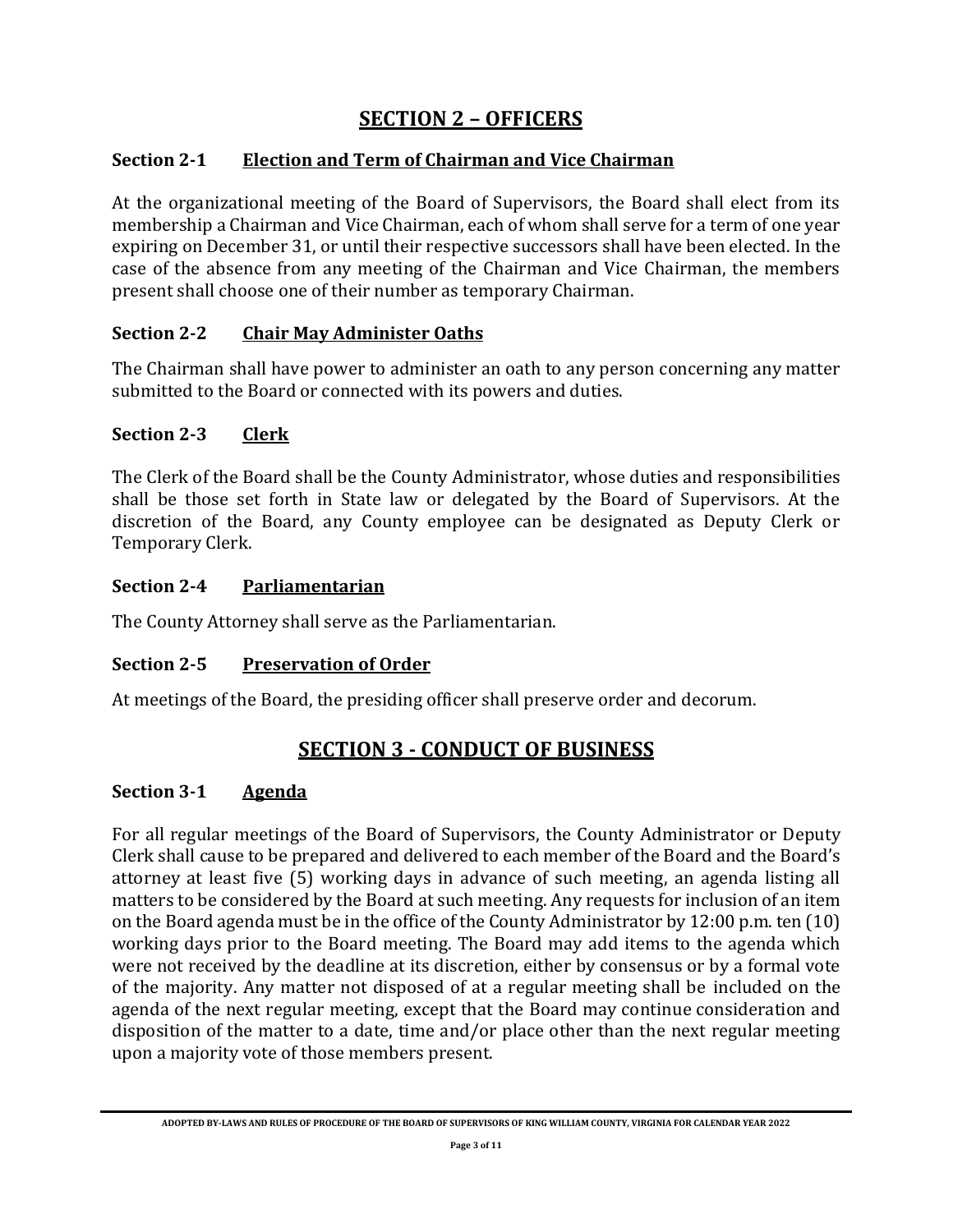Any citizen (individual, firm, association, or corporation) desiring to appear before the Board of Supervisors to make a presentation shall make a request to the Clerk or the Clerk's designee and receive approval; however, no written application or approval shall be required in order to speak to the Board during Citizens Comment Period or at public hearings.

The Clerk to the Board shall prepare or cause to be prepared extra copies of the agenda and shall make the same available to the public in the Office of the County Administrator at the same time the agenda is delivered to the Board. The Clerk shall also have copies available at each meeting.

# **Section 3-2 Order of Business**

At regular meetings of the Board, the order of business shall generally be as follows:

- (a) Call to Order
- (b) Roll Call of Members
- (c) Moment of Silence
- (d) Pledge of Allegiance
- (e) Agenda Review and Adoption of Agenda
- (f) Public Comment Period
- (g) Consent Agenda
	- a. Approval of Minutes
	- b. Approval for Payment of Bills
	- c. Approval of Routine Business Matters and Recognitions
- (h) Presentations
- (i) Old Business
- (j) New Business (includes scheduled Public Hearings)
- (k) Administrative Matters
- \* (l) Matters Presented by the Board
	- (m) Closed Meeting (if needed)
	- (n) Appointments

\* This time is generally used for individual Board members to offer comment or to share information with other members of the Board and the public. Items presented under this heading requiring action will be for future agenda items or for additional information from staff members only. No item presented under this heading or at any point during the meeting will be acted upon at the meeting at which presented unless it is with the unanimous consent of the Board that the item be put on the floor for action.

Any advertised public hearing shall be considered a special order of business at the time set for such hearing and shall supplant any matter on the agenda except the approval of the minutes and approval for payment of bills.

**ADOPTED BY-LAWS AND RULES OF PROCEDURE OF THE BOARD OF SUPERVISORS OF KING WILLIAM COUNTY, VIRGINIA FOR CALENDAR YEAR 2022**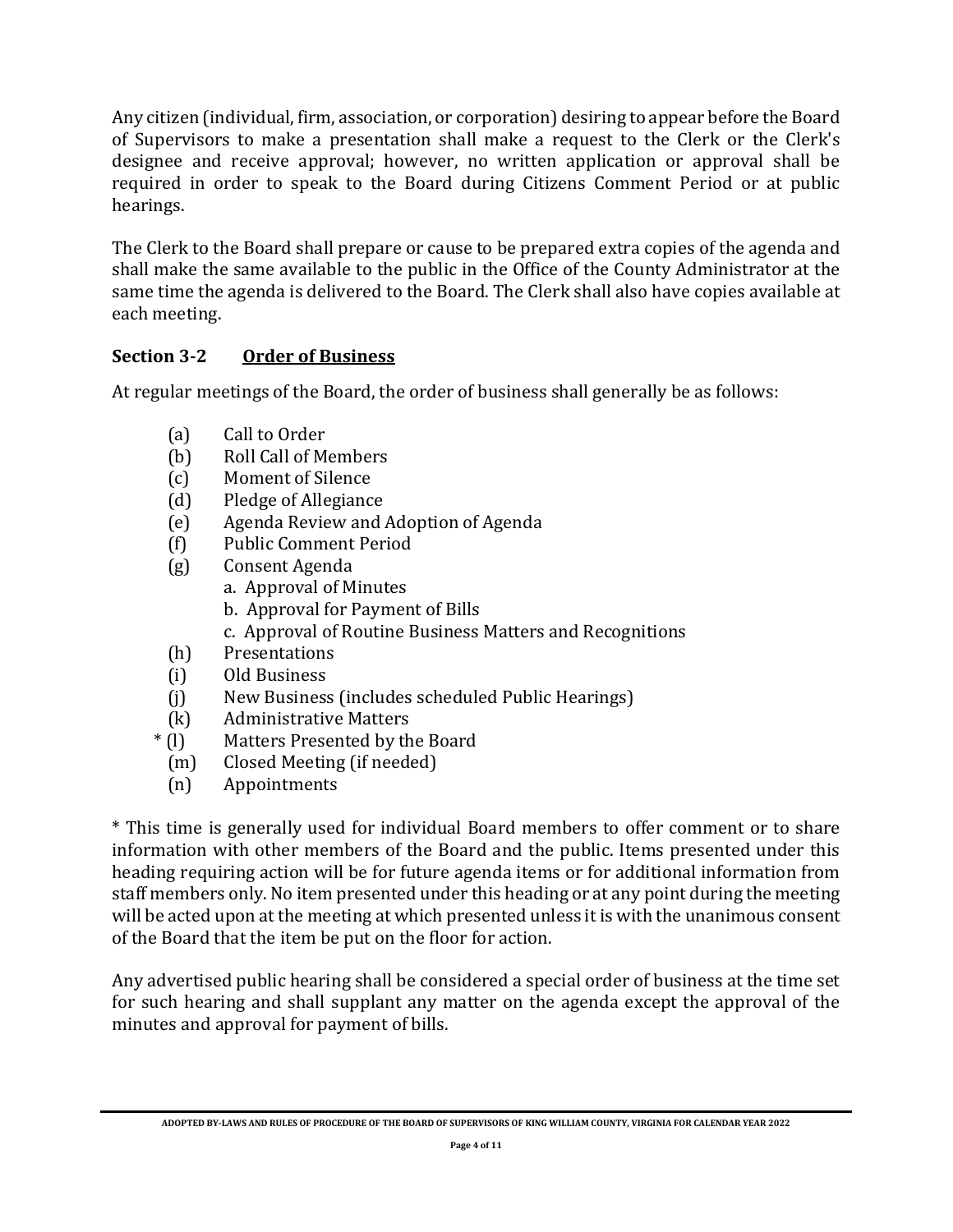During Citizens Comment Period, speakers wishing to address the Board shall clearly state their name and district of residence and, if applicable, organization represented. Speakers shall limit their remarks to three (3) minutes if speaking as an individual and five (5) minutes if speaking on behalf of an organization. Speakers may not yield any unused portion of their speaking time to others. Each speaker shall be limited to one appearance at each Comment Period provided by the Board. Speakers shall be limited to speaking on matters within the purview of the Board.

Except as provided herein, no regular, special, or closed meeting or public hearing of the Board of Supervisors shall continue after 11:00 p.m., but such meeting or public hearing shall be continued to the next regular meeting or another date, time, and place established by a majority vote of those members present. Any agenda item or public hearing matter under consideration by the Board at 11:00 p.m. may proceed and be acted upon prior to the adjournment of the meeting or public hearing. After 11:00 p.m., the Board may consider and act upon any or all of the matters remaining on the meeting or public hearing agenda but not yet considered by the Board upon a majority vote of those members present.

#### **Section 3-3 Manner of Addressing Board Generally; Speaking Only on Question Before Board**

- (1) Any person, including a Board member, who speaks to the Board shall address the Chair and shall confine comments to the question before the Board.
- (2) No person in attendance at a meeting of the Board shall be permitted to address the Board while the members are considering any motion, resolution, or ordinance preliminary to a vote on the same, except at the discretion of the Chair.
- (3) During those times when the public is addressing the Board, the Chair may appoint a timekeeper who shall notify speakers and the Board that the allotted time for addressing the Board has expired. Speakers shall conclude their remarks at that time unless the consent of a majority of the Board is affirmatively given to extend the speaker's allotted time.
- (4) All presentations to the Board shall normally be limited to no more than ten (10) minutes, except as hereinafter provided.
- (5) Where persons desire to be heard, other than at citizens comment period, upon matters not on the agenda, the consent of a majority of the members of the Board present shall be required.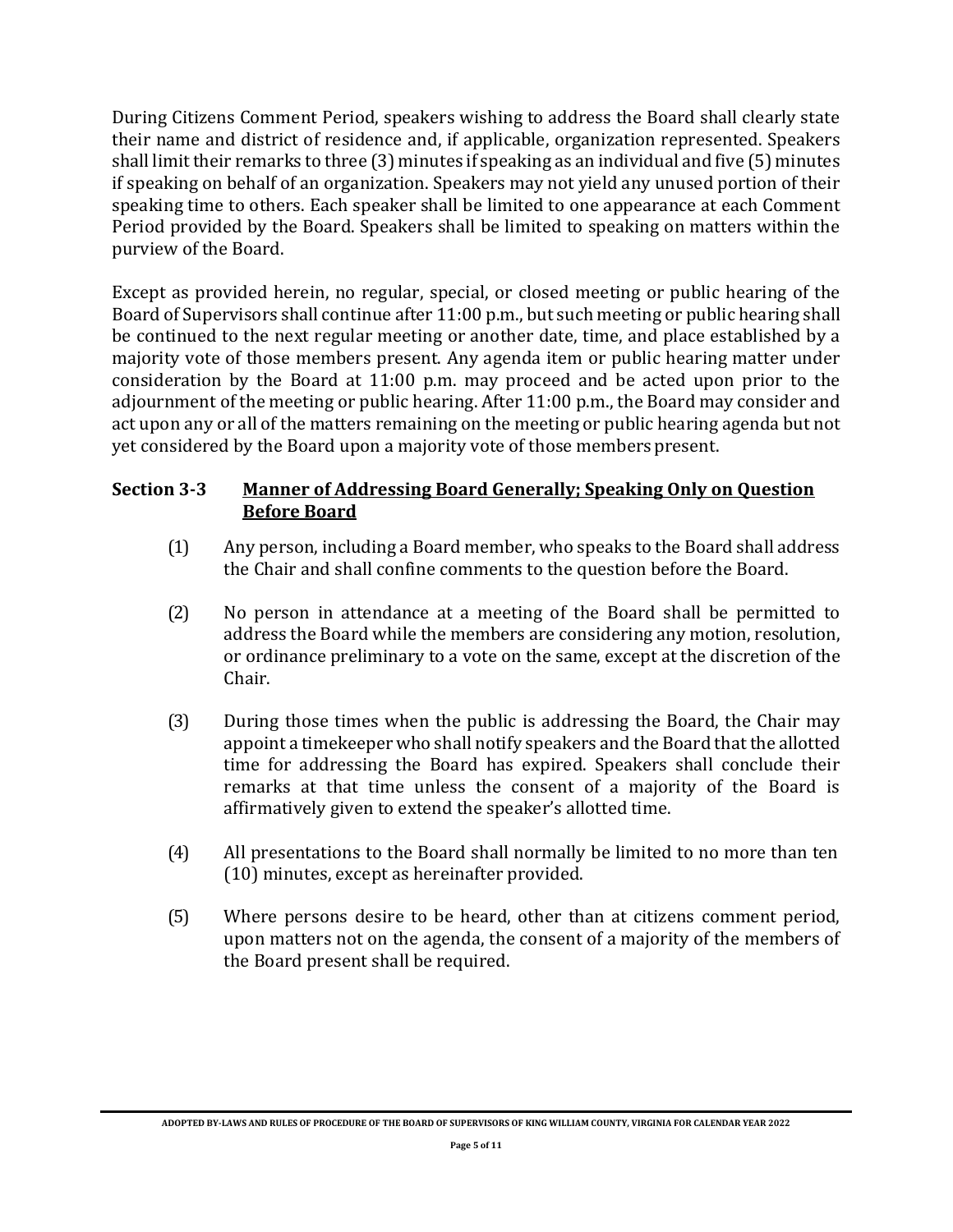## **Section 3-4 Use of Offensive Language or Gestures; Sectarian or Political Discussion**

No member of the Board shall, in debate at any meeting of the Board use any language or gesture calculated to offend or insult another board member or the public. No discussion of a sectarian or partisan character shall be engaged in by any member of the Board.

# **Section 3-5 Priority in Speaking to Board**

When two or more members of the Board wish to speak at the same time, the Chairman shall name the one to speak.

# **Section 3-6 Speaking More than Once on Same Subject**

In any debate before the Board, no member of the Board shall speak more than once on the same question until all the others have spoken who desire to do so, nor more than twice on the same question, unless by consent of the Board.

#### **Section 3-7 Form of Petitions, etc.**

Every petition, communication, or address to the Board shall be in respectful language and, except in cases where it is otherwise allowed, shall be in writing.

#### **Section 3-8 Motions**

No proposition shall be entertained by the Chairman until a motion for the same has been duly made and seconded. The Chairman may make a motion without vacating the Chair.

#### **Section 3-9 Decision on Points of Order**

The Chairman, when presiding at a meeting of the Board, without vacating the Chair, may give reasons for any decision made by the Chair on any point of order, and such decision shall be made without debate.

#### **Section 3-10 Same; Appeal to Board**

Any member of the Board may appeal to the Board from the decision of the Chairman on any question of order, a majority vote of those present being necessary to over-rule the Chairman.

#### **Section 3-11 Motion to Adjourn**

At a meeting of the Board, a motion to adjourn shall be always in order and shall be decided without debate.

**ADOPTED BY-LAWS AND RULES OF PROCEDURE OF THE BOARD OF SUPERVISORS OF KING WILLIAM COUNTY, VIRGINIA FOR CALENDAR YEAR 2022**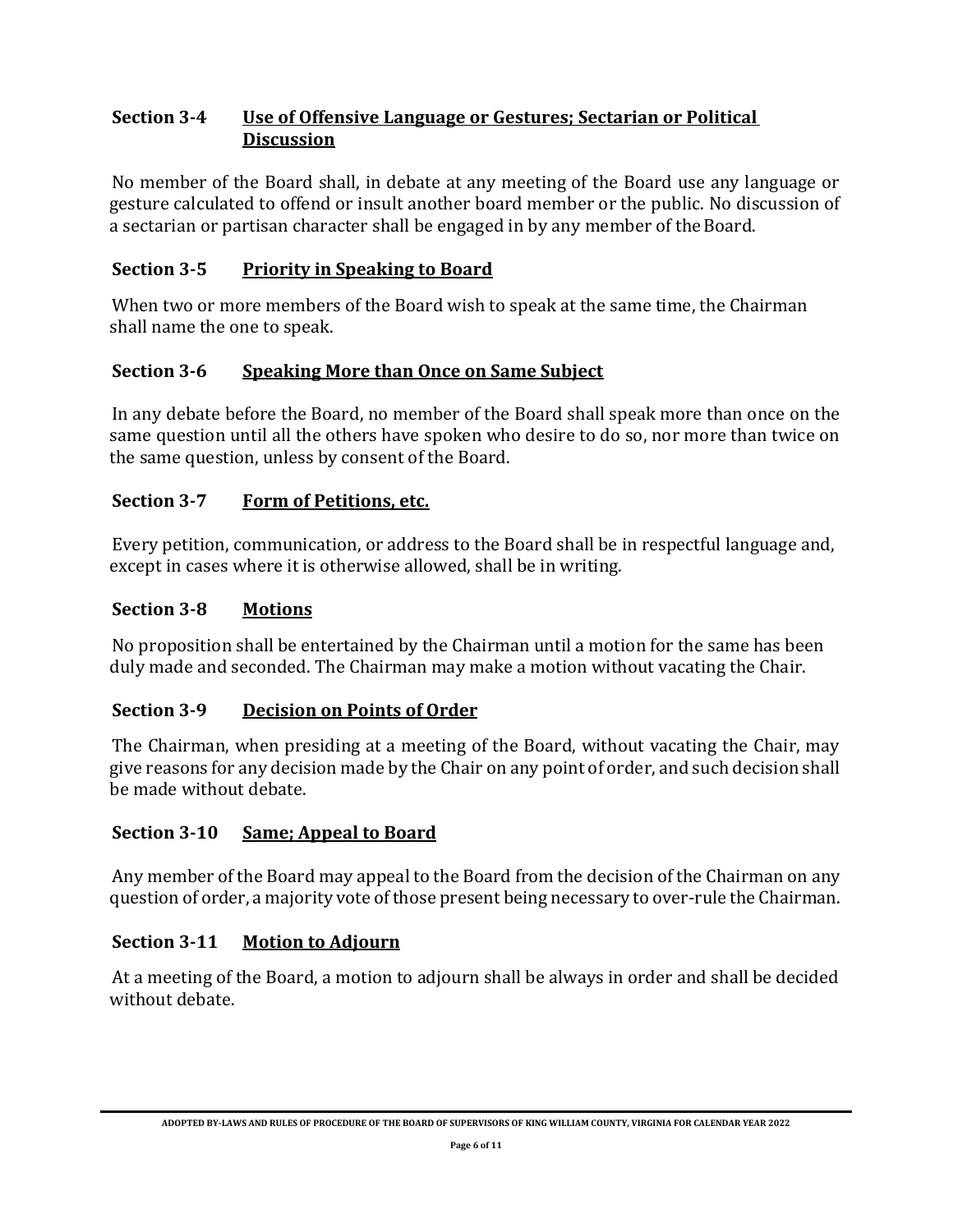#### **Section 3-12 Motions While a Question is Under Debate**

When a question is under debate at a meeting of the Board, no motion shall be received unless it be one to amend, to commit or refer to a committee, to postpone, to close debate, to make a substitute motion, to lay on the table, to recess, or to adjourn. Any motion to close debate shall require approval by a two-thirds vote of those members present.

#### **Section 3-13 Reconsideration of Motions, etc., Upon Which Vote Has Been Announced**

At any meeting of the Board, when any vote upon any motion, resolution, ordinance, or question has been announced, it may be reconsidered on the motion of any member who voted with the prevailing side, provided that such motion shall be made at the session of the Board at which it was decided, or at the very next meeting of the Board after notice in advance to the other Board members, County Administrator, and County Attorney.

For the purpose of this Section, "session" shall include any adjourned or special meeting occurring prior to the next Regular Meeting. This section shall have no application to a motion to rescind a previous action taken.

#### **Section 3-14 Suspending Rules**

The rules of the Board may be suspended with the unanimous concurrence of the members present.

# **Section 3-15 Robert's Rules of Order**

The proceedings of the Board, except as otherwise provided in these rules and by applicable State law, shall be governed by the Robert's Rules of Order applicable to small bodies such as the Board of Supervisors, or by standard practices typically followed by the Board of Supervisors.

# **Section 3-16 Confidential and Privileged Information**

Documents, information, and discussions from a closed session, attorney-client privileged communication, and other confidential information shall not be disclosed without the approval of the Board. In the event confidential or privileged information is released or otherwise disclosed without the consent of the Board, then the Board shall vote either to authorize the disclosure or reaffirm the confidentiality and/or claim of privilege. In addition, the Board may, in its discretion, sanction or censure a member for improper disclosure of confidential or privileged information.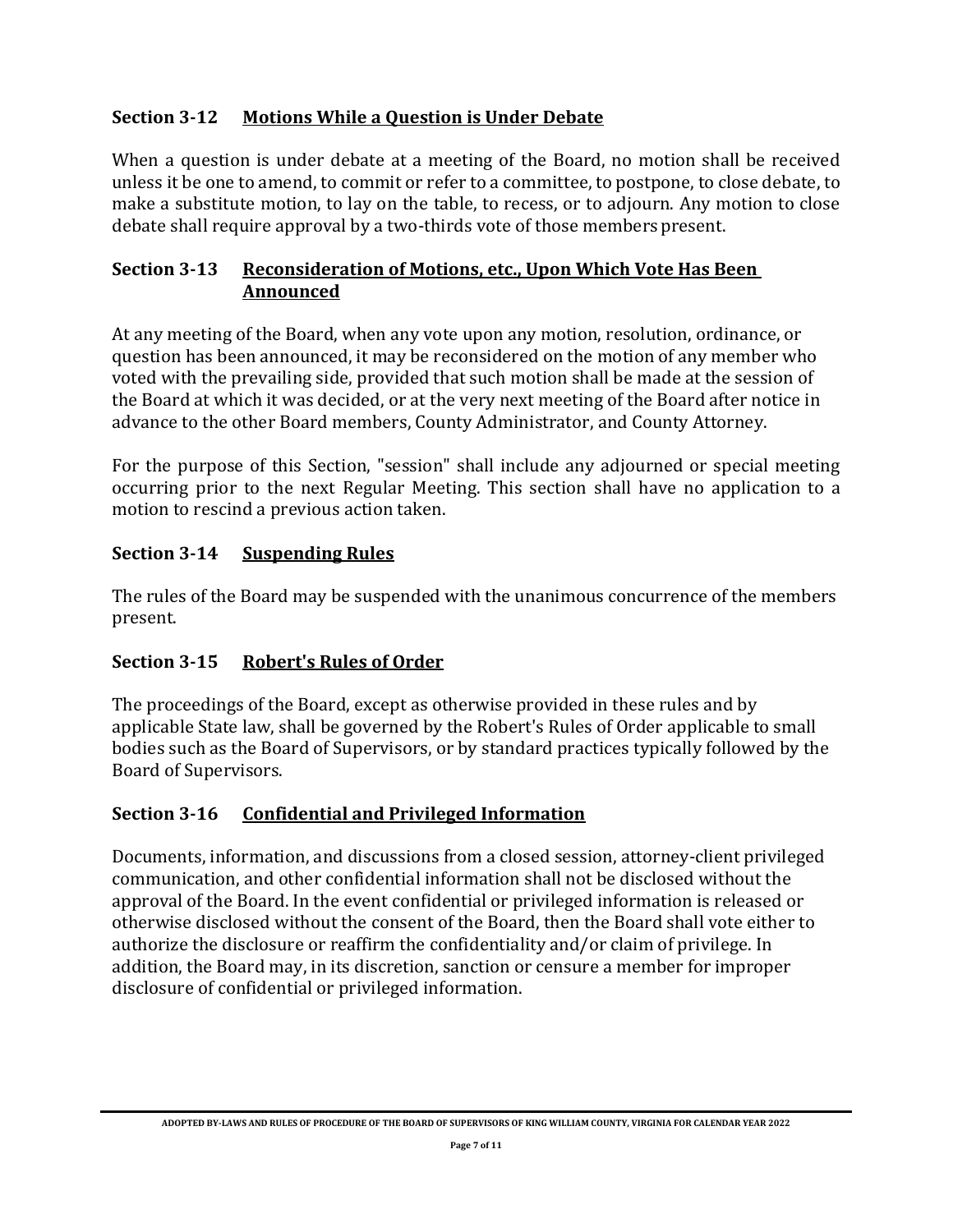# **SECTION 4 - PUBLIC HEARINGS**

#### **Section 4-1 Speakers**

At every public hearing, speakers wishing to address the Board shall clearly state their name and district of residence. All speakers, except as hereinafter provided, shall limit their remarks to three (3) minutes and all remarks shall pertain to the matter under consideration. Speakers may not yield any unused portion of their speaking time to others. Speakers representing organizations and groups shall have one opportunity of five (5) minutes to speak. Staff presentations should be concise and normally limited to no more than ten (10) minutes except when necessary to properly inform the public of the issue before the Board. The applicant in a land use case or his/her representative(s) shall be allowed a maximum of ten (10) minutes to present their case. Each speaker shall be limited to one appearance at each public hearing, except at the discretion of the Chair, and only after all other speakers have been given an opportunity to be heard on the subject being considered.

Speakers may be asked to register with the Clerk prior to the start of the hearing, if the Chair feels it is necessary, on forms provided for citizen participation, and the Chair shall verify that all such registration has been completed before beginning the hearing.

The order of business for public hearings shall be:

- -- staff presentation
- -- applicant's presentation (if any, in land use matters)
- -- public comments

Board members may ask questions of speakers or staff for clarification.

Copies of written or printed materials submitted to the Board shall also be submitted to the Clerk for entry into the public record.

#### **Section 4-2 Members' Participation**

Board members shall limit their comments in public hearings to insure participation by the public without Board interference.

#### **Section 4-3 Close of Hearing**

When a public hearing shall have been closed by the order of the Chairman of the Board, no further public comments are in order.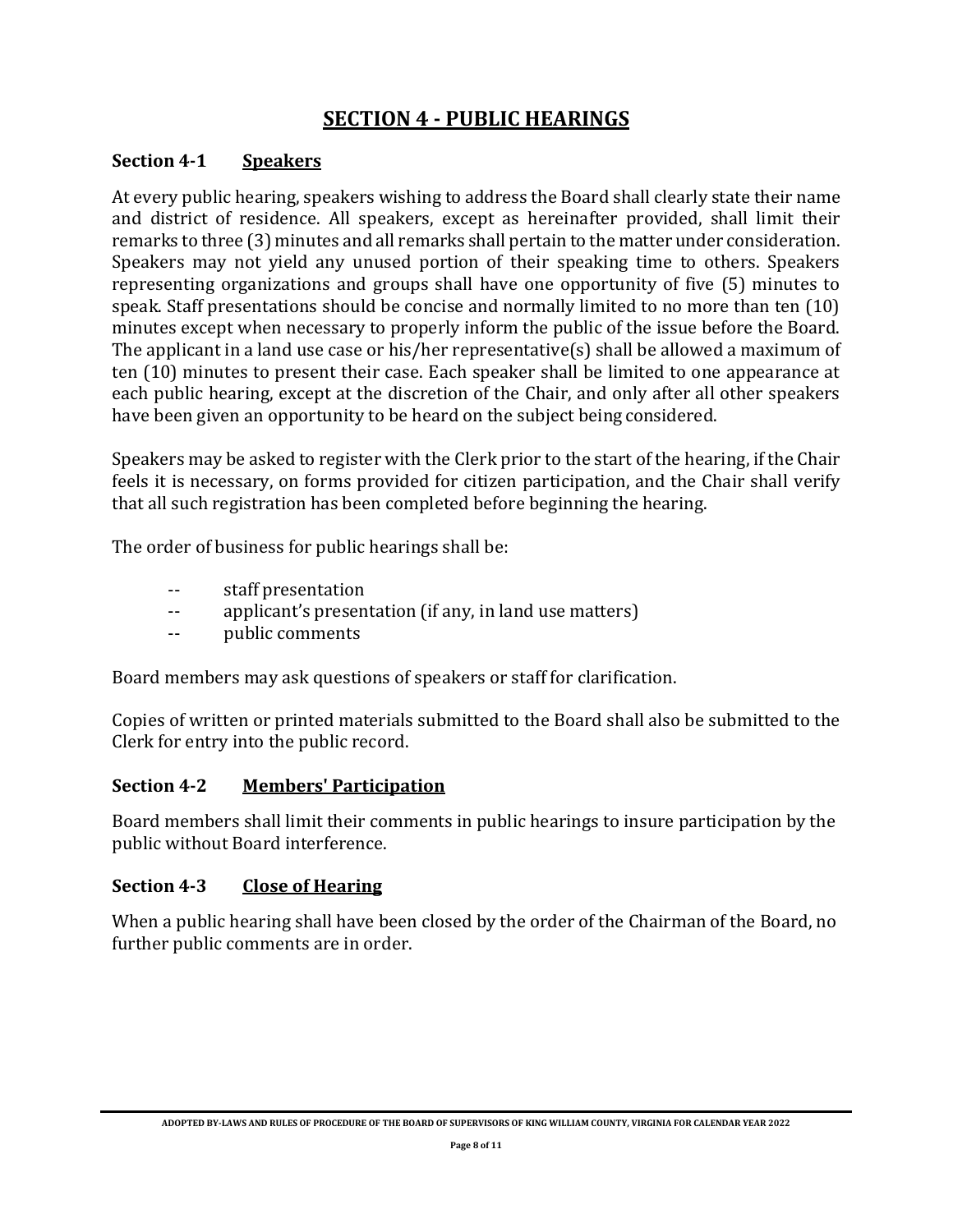# **SECTION 5 - GENERAL CONDUCT AND DECORUM**

# **Section 5-1 Conduct of the Public**

The efficient and dignified conduct of public business is the ultimate concern of the Board. Accordingly, it is the policy of the Board that its meetings be conducted with the highest degree of order and decorum. The Board's integrity and dignity will be established and maintained at all times during the conduct of public business, and the Board will permit no behavior which is not in keeping with this policy. The soliciting of funds from meeting attendees, the use of threatening or profane language, the failure to comply with time limits on speakers, violation of Board rules, or other forms of disruptive conduct will not be tolerated. The Chairman will maintain proper order at all times during all meetings of the Board and shall effect the removal from any meeting of any person guilty of improper conduct if the offending party fails or refuses to cease such conduct.

# **Section 5-2 Conduct of the Board**

Supervisors are expected to conduct themselves in a professional and proper manner at all times. Supervisors are representatives of the citizens of King William County and may not bring discredit upon themselves, other Board members, their constituents, or their County at any time. Any board member who by his/her actions, statements, or behavior that brings discredit upon other board members, the County or the citizens may be punished by one or more of the following as determined by the chairman:

- Reprimand either verbally or in written form
- Censure
- Fine by loss of stipend(s)
- Removal from an assigned committee

All disciplinary actions must be reviewed and approved by a majority of the Board and will include legal guidance from the County Attorney and possibly the Commonwealth's Attorney as required.

Interactions w/Staff:

- (1) No one member of the Board of Supervisors shall direct the County Administrator or any staff member to take any action on behalf of the Board without a majority consensus of the Board.
- (2) No Board member shall unduly burden County employees with requests or contacts outside of normal working hours or meetings. Email requests made to staff should also be copied to the County Administrator and Board chair (at a minimum).

**ADOPTED BY-LAWS AND RULES OF PROCEDURE OF THE BOARD OF SUPERVISORS OF KING WILLIAM COUNTY, VIRGINIA FOR CALENDAR YEAR 2022**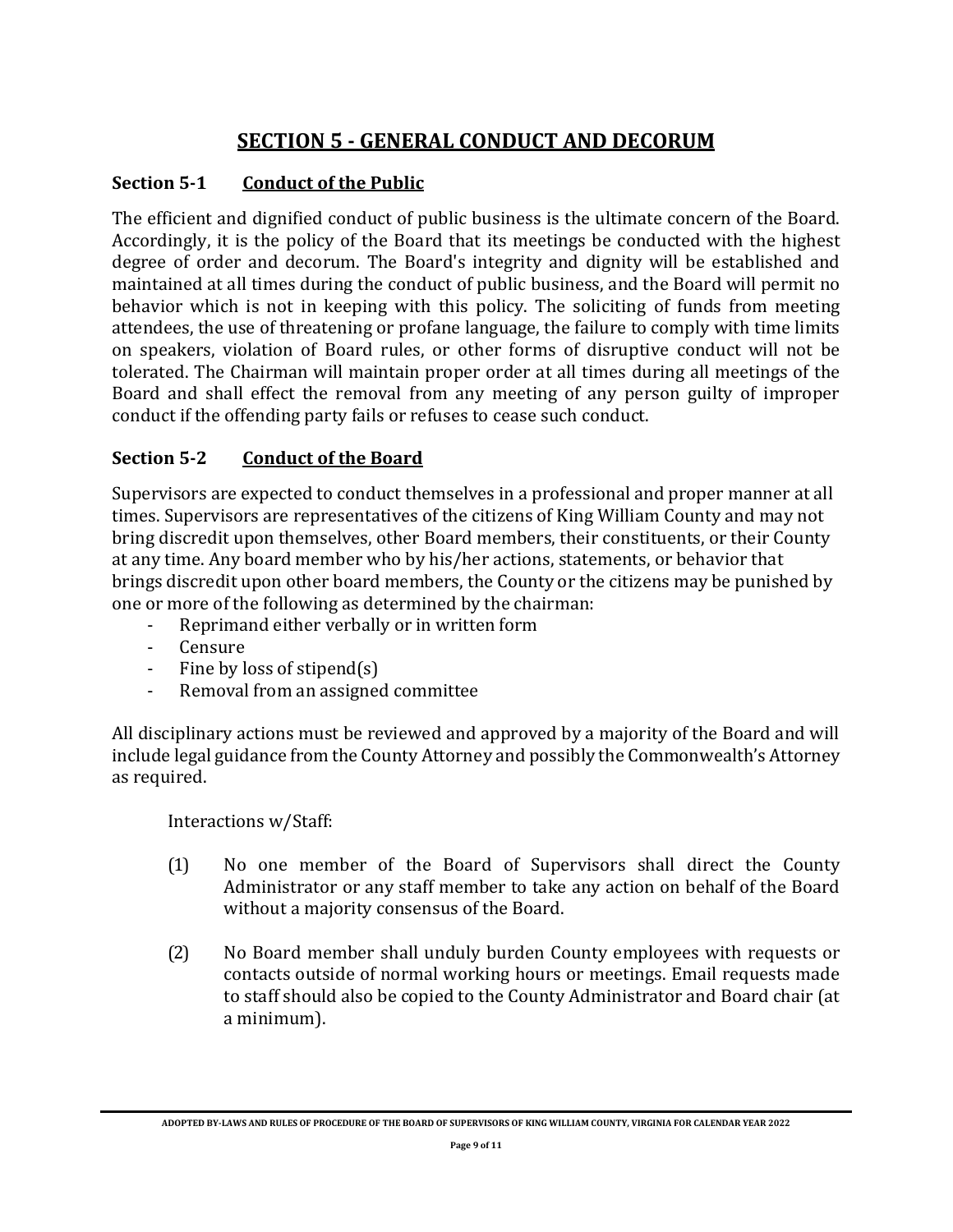Board Agendas:

- (1) When possible, any additions to the agenda should be requested through the County Administrator and Board Chair seven (7) days prior to themeeting.
- (2) Not less than 24 hours in advance of the meeting, Board members should review the draft minutes and offer any comments, corrections, additions via email to the County Administrator and Board Chair.
- (3) Revisions to the agenda can be offered any time prior to start of themeeting.

Conferences and Conventions:

- (1) Any funds designated for Board member attendance will be allocated to each member on a pro rata basis. Each member shall make the sole determination as to which County related conference they will attend.
- (2) Any Board member who consented to attend a conference shall be responsible to take reasonable and timely action to cancel any required registration fees or hotel deposit. If the member does not take such action, they shall reimburse to the County a sum equal to the non-refundable fee/deposit.

Adherence to Confidentiality & Public Information Requirements:

- (1) No Board member shall disclose privileged information to any individual, organization, corporation, or the like.
- (2) Any Board member responding to a citizen's request for public information (i.e. FOIA) should also copy the County Administrator and all other Board members on the response.

# **Section 5-3 Appointments**

The Board of Supervisors encourages citizens to apply for and to serve on boards, commissions, committees, and other like bodies. To this end, the Board shall cause notice to be placed on its website and such other notice as it may from time to time deem appropriate and necessary, identifying positions which it intends to fill. Said notice should be placed at least 30 days prior to the meeting at which the appointment is to be made.

The Board of Supervisors will maintain a standard application for all positions. Such applications will be kept on file for a period of two years and may be considered from time to time by the Board as it desires. Prior to making an appointment, the Board may choose to interview one or more candidates. Where statutes dictate a process other than this, the Board will follow the statutory procedure.

**ADOPTED BY-LAWS AND RULES OF PROCEDURE OF THE BOARD OF SUPERVISORS OF KING WILLIAM COUNTY, VIRGINIA FOR CALENDAR YEAR 2022**